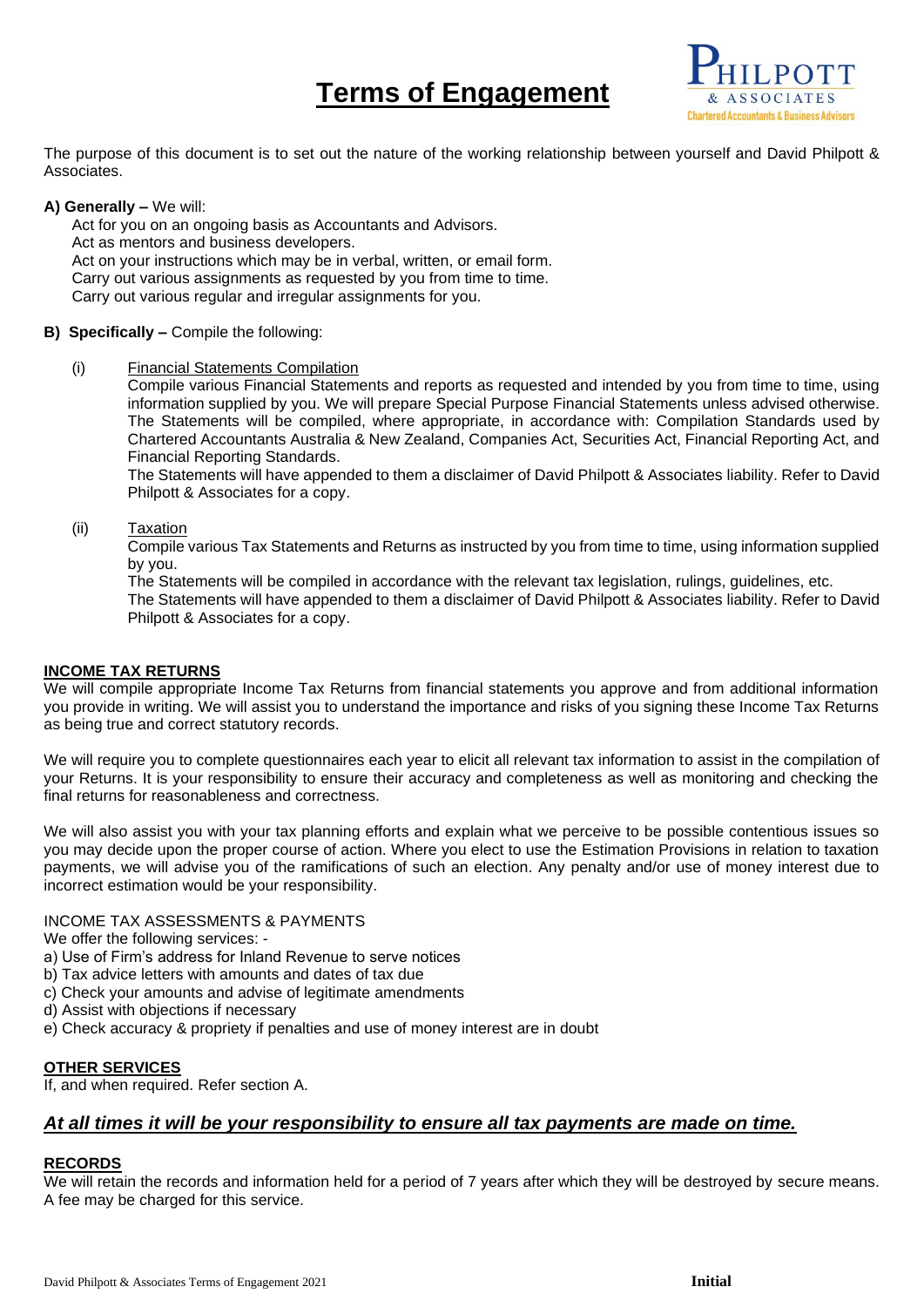# **OWNERSHIP OF WORKPAPERS**

Material that you provide to us remains yours and will be returned to you when the engagement is completed. Workpapers that we create remain our property.

# **YOUR WORK**

We reserve the right to cease working on your behalf where accounts are overdue.

## **OUR FEES AND DISBURSEMENTS**

We will charge fair and reasonable fees based on time, responsibility, urgency, value and complexity of the assignment. We will charge for both internal and external disbursements.

Payment Terms: Are within 14 days from receipt of invoice, unless an alternative method is agreed before the work is started.

- **I understand that overdue accounts will incur collection and administration fees of 5%, charged monthly.**
- **I agree to pay progressive fees on account of work done where missing information or records delay completion.**
- **I accept liability for your charges if the information supplied herein relates to a Company of which I am a Director.**
- **I understand that an administration fee may be charged for the monthly fees charged for Xero/Myob through our firm.**

# **STATUTORY RECORDS (COMPANIES)**

We will be responsible for the maintaining of your company statutory records. We will be responsible for the preparing and lodging of the annual return as required. On advice from you, we will also update the Companies Office records for changes to company details.

We will prepare annual company resolutions for shareholders and directors.

The Companies Act 1993 requires that the annual financial statements are completed within nine months of the end of your financial year. It is the responsibility of the directors to ensure that the information is provided to us on a timely basis in order that we may assist the directors in achieving compliance with this requirement.

### **LIABILITY**

Any liability against David Philpott & Associates must be made and notified to us within 12 months of the date of practical completion of the assignment. We are here to assist in your financial wellbeing, but you are ultimately responsible.

### **NO AUDIT OR REVIEW ENGAGEMENT UNDERTAKEN**

We will not undertake an audit or review of the information you provide to us. Accordingly, the Compilation Report disclaimer will apply to any reports we prepare for you.

### **PENALTY TAX REGIME**

Incorrect tax returns result in penalties, as well as interest charges on short paid tax. You are required to have taken reasonable care or have an acceptable interpretation if penalties are not to apply.

### **PROOF OF IDENTITY**

The requirements of the new Anti-Money Laundering (AML) Legislation require us to obtain certain personal information from you. This information includes obtaining proof of your Full Name, your Date of Birth and your Address This information will be required before we are able to undertake any work on your behalf.

For our existing clients, in order to avoid delays, we encourage you to provide the required information in advance of us acting and to regularly update us with any changes to personal details.

### **PRIVACY ACT / ADDITIONAL INDUSTRY SERVICES**

We use and have access to selected services that facilitate and complement our accounting services we have available to provide to you. Unless you advise us to the contrary, you authorise us to disclose to the providers of those services your details solely to enable us to facilitate those services to you without obligation. You are free to opt out of this authority at any future time.

As a member of the New Zealand Institute of Chartered Accountants we advise the Institute may require access to clients records for the purposes of discharging its quality assurance obligations.

On occasion, we may use your personal information, such as your address or contact details, to provide you with industry information or to introduce you to additional services that we offer. In this regard, we may, for example, send you written or electronic communications, electronic newsletters and/or invitations to events. If at any time you do not wish to receive information such as this, we invite you to contact us and we will not send you any additional information.